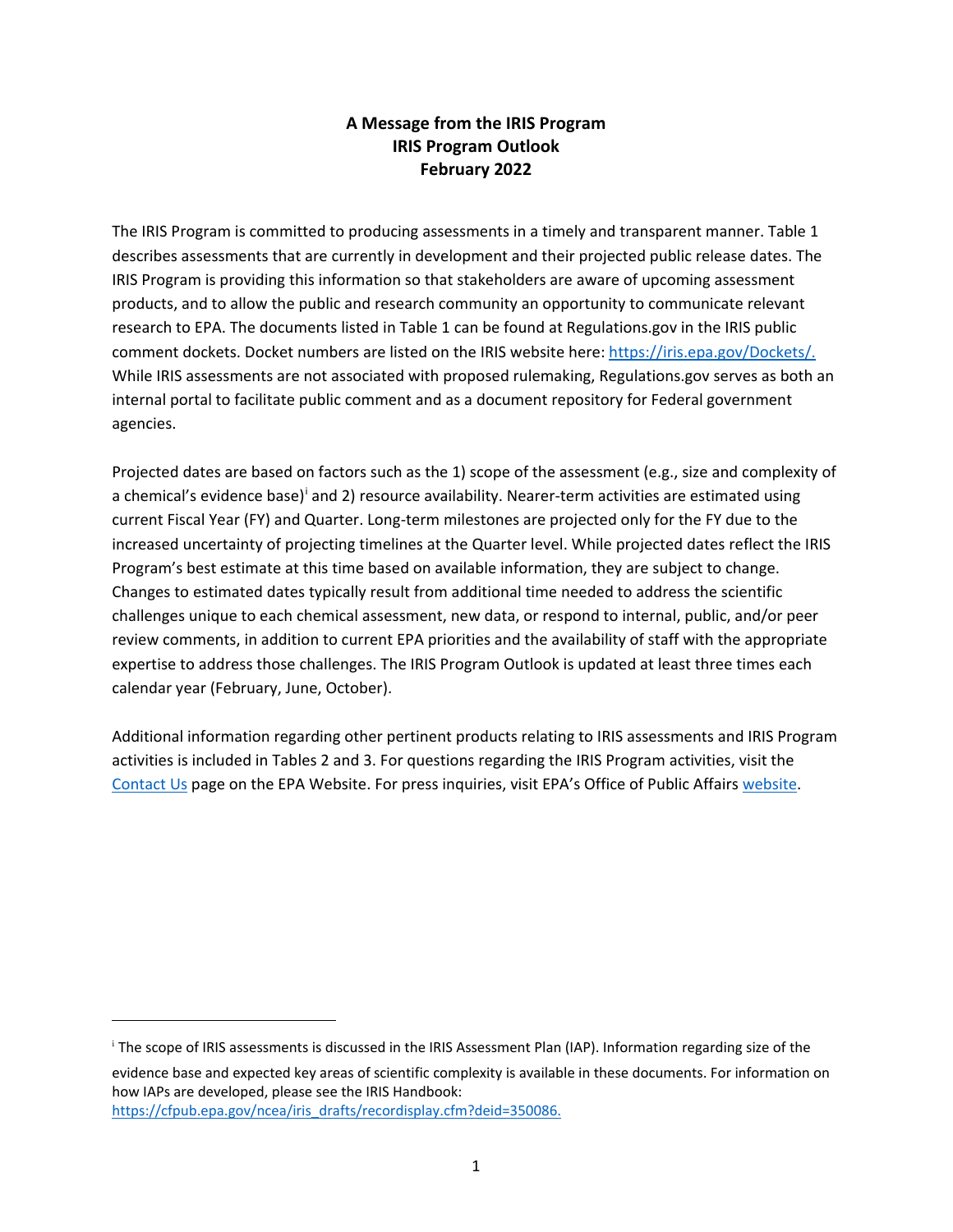## **Table 1. IRIS Assessment Products/Activities – February 2022.**

| <b>Assessment</b>                    | <b>Public Product(s)/Activity</b>   | <b>Projected Date</b>                                                               |
|--------------------------------------|-------------------------------------|-------------------------------------------------------------------------------------|
| Arsenic, Inorganic                   | <b>Systematic Review Protocol</b>   | Released on May 28, 2019 for a 30-day public<br>comment period until June 27, 2019. |
|                                      |                                     | NAS review meeting July 16, 2019.                                                   |
|                                      | <b>Public Comment Draft Release</b> | FY23 Q1                                                                             |
|                                      | <b>External Peer Review</b>         | <b>FY23</b>                                                                         |
| Chloroform (Inhalation) <sup>1</sup> | <b>IRIS Assessment Plan</b>         | Released on September 18, 2017 for a 30-day                                         |
|                                      |                                     | public comment period until October 18, 2017.                                       |
|                                      |                                     | Public Science Meeting on September 27, 2017.                                       |
|                                      | <b>Systematic Review Protocol</b>   | Released on January 31, 2018 for a 30-day public                                    |
|                                      |                                     | comment period until March 2, 2018.                                                 |
|                                      | <b>Public Comment Draft</b>         | <b>FY22 Q4</b>                                                                      |
|                                      | <b>External Peer Review</b>         | FY23 Q1                                                                             |
| <b>Chromium VI</b>                   | <b>Systematic Review Protocol</b>   | Released on March 15, 2019 for a 45-day public                                      |
|                                      |                                     | comment period until April 29, 2019.<br>Public Science Meeting on April 24, 2019.   |
|                                      | <b>Public Comment Draft Release</b> |                                                                                     |
|                                      |                                     | <b>FY22 Q4</b>                                                                      |
|                                      | <b>External Peer Review</b>         | FY23 Q1                                                                             |
| Ethylbenzene <sup>1, 2</sup>         | <b>IRIS Assessment Plan</b>         | Released on September 18, 2017 for a 30-day                                         |
|                                      |                                     | public comment period until October 18, 2017.                                       |
|                                      |                                     | Public Science Meeting on September 27, 2017.                                       |
|                                      | <b>Systematic Review Protocol</b>   | <b>FY22 Q3</b>                                                                      |
|                                      | <b>Public Comment Draft Release</b> | <b>TBD</b>                                                                          |
|                                      | <b>External Peer Review</b>         | <b>TBD</b>                                                                          |
| Formaldehyde <sup>1</sup>            | <b>Public Comment Draft Release</b> | FY22 Q3                                                                             |
|                                      | <b>External Peer Review</b>         | <b>FY22 Q3</b>                                                                      |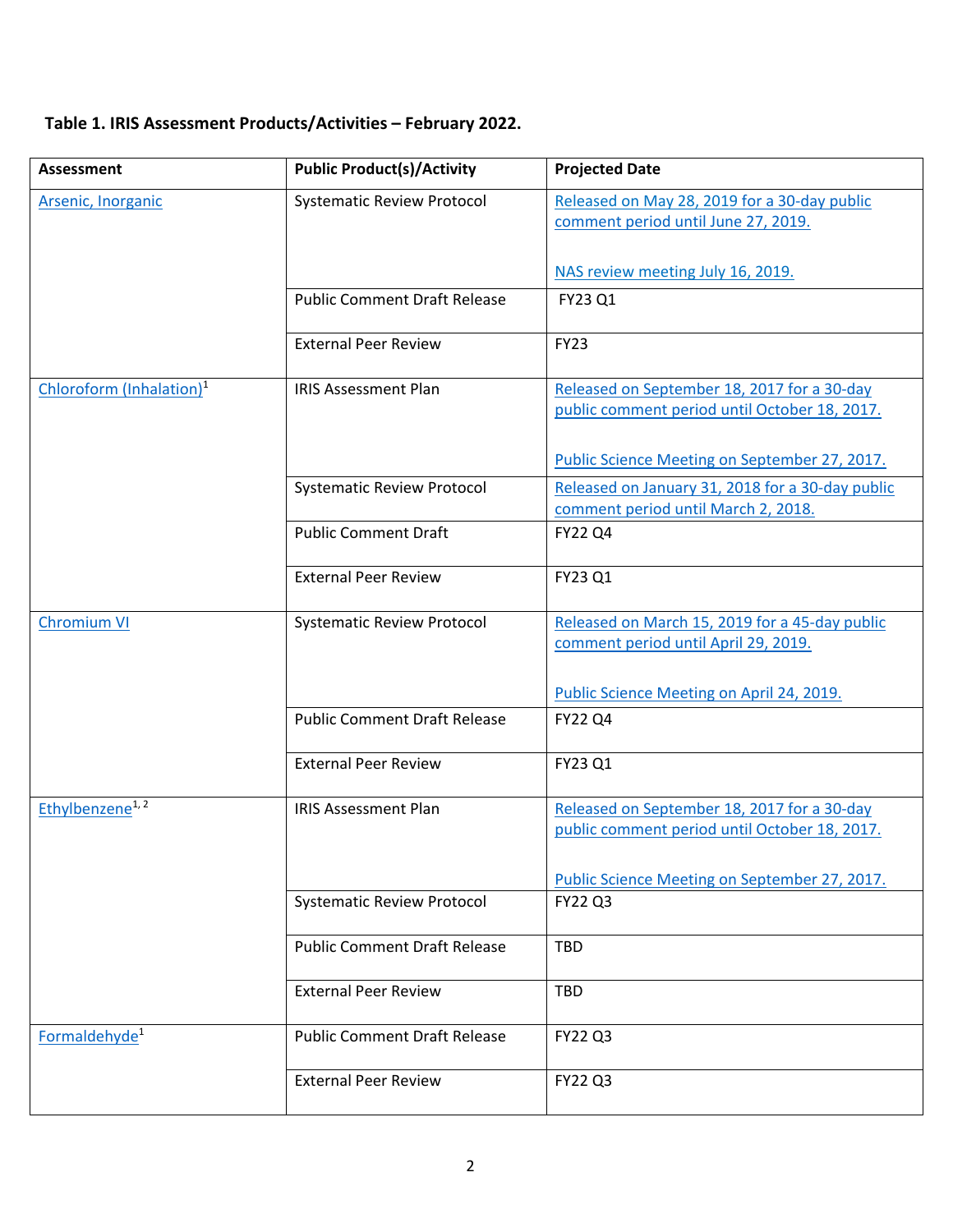| <b>Assessment</b>                          | <b>Public Product(s)/Activity</b>   | <b>Projected Date</b>                                                                                                                                                    |
|--------------------------------------------|-------------------------------------|--------------------------------------------------------------------------------------------------------------------------------------------------------------------------|
| <b>Inorganic Mercury salts</b>             | <b>IRIS Assessment Plan</b>         | Released on October 8, 2019 for a 30-day public<br>comment period until November 7, 2019.                                                                                |
|                                            |                                     | Public science meeting on December 5, 2019                                                                                                                               |
|                                            | <b>Systematic Review Protocol</b>   | Released on March 11, 2021 for a 30-day public<br>comment period until April 12, 2021.                                                                                   |
|                                            | <b>Public Comment Draft Release</b> | <b>FY23</b>                                                                                                                                                              |
|                                            | <b>External Peer Review</b>         | <b>FY23</b>                                                                                                                                                              |
| Methylmercury                              | <b>IRIS Assessment Plan</b>         | Released on April 4, 2019 for a 30-day public<br>comment period until May 6, 2019.                                                                                       |
|                                            |                                     | <b>Public Science Meeting on May 15, 2019</b>                                                                                                                            |
|                                            | <b>Systematic Review Protocol</b>   | Released on May 28, 2020 for a 45-day public<br>comment period until July 13, 2020.                                                                                      |
|                                            | <b>Public Comment Draft Release</b> | <b>FY23</b>                                                                                                                                                              |
|                                            | <b>External Peer Review</b>         | <b>FY24</b>                                                                                                                                                              |
| Naphthalene <sup>1,2</sup>                 | <b>IRIS Assessment Plan</b>         | Released on July 5, 2018 for a 30-day public<br>comment period until August 6, 2018; extended<br>until September 5, 2018.                                                |
|                                            |                                     | <b>Public Science meeting originally scheduled for</b><br>August 23, 2018 was postponed and held<br>November 9, 2021.                                                    |
|                                            | <b>Systematic Review Protocol</b>   | <b>FY22 Q4</b>                                                                                                                                                           |
|                                            | <b>Public Comment Draft Release</b> | <b>TBD</b>                                                                                                                                                               |
|                                            | <b>External Peer Review</b>         | <b>TBD</b>                                                                                                                                                               |
| Perfluorobutanoic Acid (PFBA) <sup>3</sup> | <b>Systematic Review Protocol</b>   | Released on November 8, 2019 for a 45-day                                                                                                                                |
|                                            | <b>Public Comment Draft Release</b> | comment period until December 23, 2019.<br>Released on August 23, 2021 for a 60-day public<br>comment period until October 22, 2021; extended<br>until November 8, 2021. |
|                                            | <b>External Peer Review</b>         | FY22 Q1; see Table 2 for details                                                                                                                                         |
| Perfluorodecanoic Acid (PFDA) <sup>3</sup> | <b>Systematic Review Protocol</b>   | Released on November 8, 2019 for a 45-day public<br>comment period until December 23, 2019.                                                                              |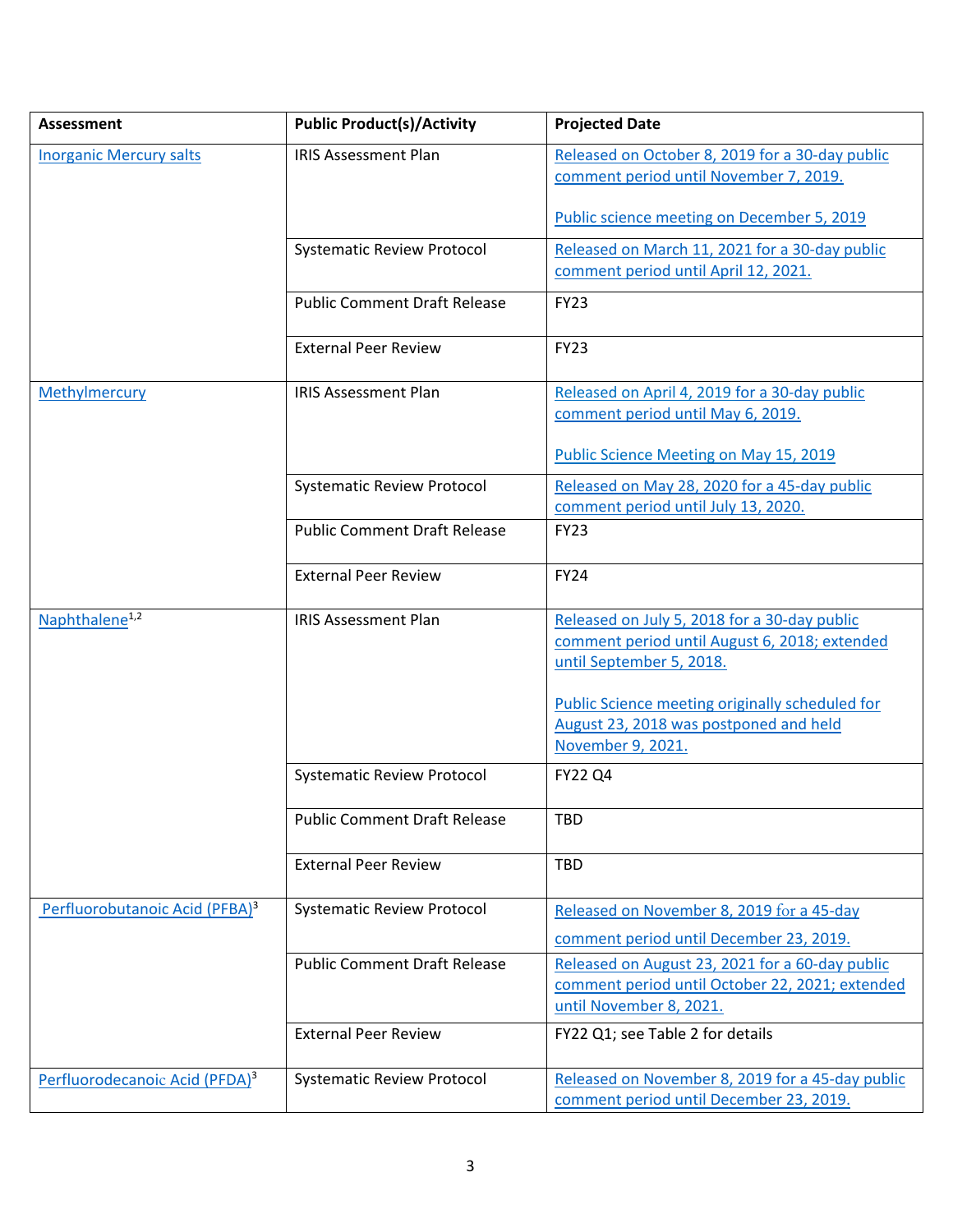| <b>Assessment</b>                                           | <b>Public Product(s)/Activity</b>   | <b>Projected Date</b>                                                                                                 |
|-------------------------------------------------------------|-------------------------------------|-----------------------------------------------------------------------------------------------------------------------|
|                                                             | <b>Public Comment Draft Release</b> | FY23 Q1                                                                                                               |
|                                                             | <b>External Peer Review</b>         | <b>FY23 Q2</b>                                                                                                        |
| Perfluorohexanoic acid (PFHxA) <sup>3</sup>                 | <b>Systematic Review Protocol</b>   | Released on November 8, 2019 for a 45-day public<br>comment period until December 23, 2019.                           |
|                                                             | <b>Public Comment Draft Release</b> | Released on February 2, 2022 for a 60-day public<br>comment period until April 4, 2022.                               |
|                                                             | <b>External Peer Review</b>         | <b>FY22 Q3</b>                                                                                                        |
| Perfluorohexanesulfonic Acid<br>$(PFHxS)^3$                 | <b>Systematic Review Protocol</b>   | Released on November 8, 2019 for a 45-day public<br>comment period until December 23, 2019.                           |
|                                                             | <b>Public Comment Draft Release</b> | <b>FY23 Q2</b>                                                                                                        |
|                                                             | <b>External Peer Review</b>         | <b>FY23 Q2</b>                                                                                                        |
| Perfluorononanoic Acid (PFNA) <sup>3</sup>                  | <b>Systematic Review Protocol</b>   | Released on November 8, 2019 for a 45-day public<br>comment period until December 23, 2019.                           |
|                                                             | <b>Public Comment Draft Release</b> | <b>FY23 Q2</b>                                                                                                        |
|                                                             | <b>External Peer Review</b>         | <b>FY23 Q3</b>                                                                                                        |
| <b>Polychlorinated Biphenyls</b><br>(PCBs; oral, noncancer) | <b>Systematic Review Protocol</b>   | Released on December 19, 2019 for a 30-day public<br>comment period until January 21, 2020.                           |
|                                                             | <b>Public Comment Draft Release</b> | <b>FY24</b>                                                                                                           |
|                                                             | <b>External Peer Review</b>         | <b>FY25</b>                                                                                                           |
| Uranium <sup>1,2</sup>                                      | <b>IRIS Assessment Plan</b>         | Released on January 31, 2018 for a 30-day public<br>comment period until March 2, 2018.                               |
|                                                             |                                     | <b>Public Science Meeting on March 22, 2018</b>                                                                       |
|                                                             | <b>Systematic Review Protocol</b>   | <b>FY22 Q4</b>                                                                                                        |
|                                                             | <b>Public Comment Draft Release</b> | <b>TBD</b>                                                                                                            |
|                                                             | <b>External Peer Review</b>         | <b>TBD</b>                                                                                                            |
| <b>Vanadium and Compounds (Oral)</b>                        | <b>IRIS Assessment Plan</b>         | Released on July 24, 2020 for a 30-day comment<br>period until August 24, 2020. Extended until<br>September 23, 2020. |
|                                                             |                                     | Public Science Meeting on August 19, 2020                                                                             |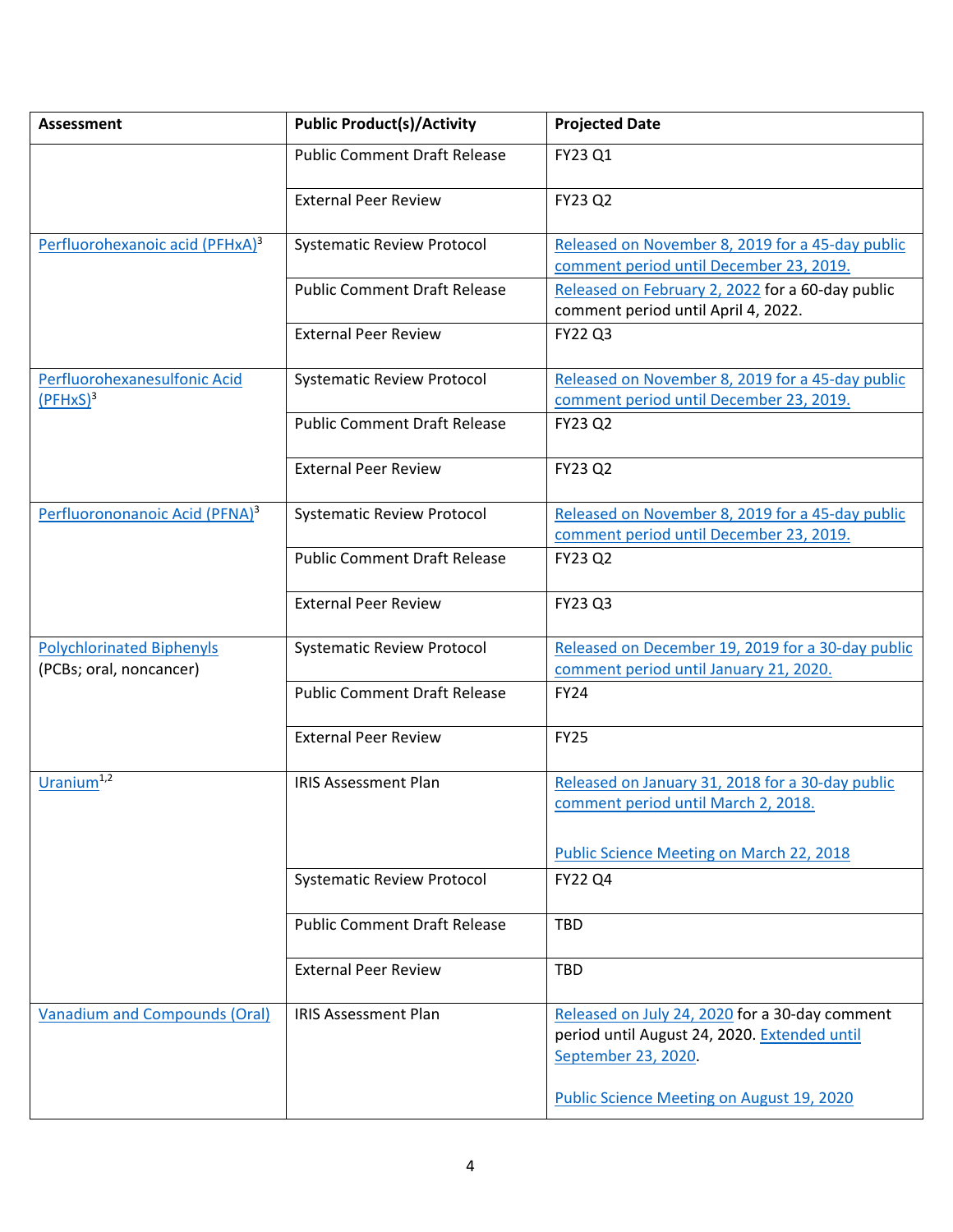| Assessment                    | <b>Public Product(s)/Activity</b>   | <b>Projected Date</b>                          |
|-------------------------------|-------------------------------------|------------------------------------------------|
|                               | <b>Systematic Review Protocol</b>   | Released on April 26, 2021 for a 30-day public |
|                               |                                     | comment period until May 26, 2021.             |
|                               | <b>Public Comment Draft Release</b> | <b>FY24</b>                                    |
|                               | <b>External Peer Review</b>         | <b>FY24</b>                                    |
| <b>Vanadium and Compounds</b> | <b>IRIS Assessment Plan</b>         | Released on May 28, 2021 for a 30-day public   |
| $(lnhalation)^2$              |                                     | comment period until June 28, 2021.            |
|                               |                                     | Public Science Meeting on July 14, 2021.       |
|                               | <b>Systematic Review Protocol</b>   | <b>FY22 Q3</b>                                 |
|                               | <b>Public Comment Draft Release</b> | TBD                                            |
|                               | <b>External Peer Review</b>         | <b>TBD</b>                                     |

<sup>1</sup>The chloroform, ethylbenzene, formaldehyde, naphthalene, and uranium IRIS assessments were suspended in April 2019 due to realignment of Agency priorities, see April 2019 IRIS Program Outlook here:

[https://cfpub.epa.gov/ncea/iris\\_drafts/recordisplay.cfm?deid=350410.](https://cfpub.epa.gov/ncea/iris_drafts/recordisplay.cfm?deid=350410) Chloroform was later identified as a priority; see February 2020 IRIS Program Outlook, here: [https://www.epa.gov/sites/default/files/2020-02/documents/iris\\_program\\_outlook\\_feb2020.pdf.](https://www.epa.gov/sites/default/files/2020-02/documents/iris_program_outlook_feb2020.pdf) Formaldehyde was also later identified as a priority, while naphthalene, ethylbenzene, and uranium were nominated in FY21 and are currently in progress; see June 2021 IRIS Program Outlooks here: [https://www.epa.gov/system/files/documents/2021-07/iris](https://www.epa.gov/system/files/documents/2021-07/iris-program-outlook-june-2021.pdf)[program-outlook-june-2021.pdf.](https://www.epa.gov/system/files/documents/2021-07/iris-program-outlook-june-2021.pdf) 2

 $2$ The IRIS Program is currently revising the ORD Staff Handbook for Developing IRIS Assessments ("IRIS Handbook") following external peer review by the National Academy of Sciences, which is expected to impact systematic review protocol development (ethylbenzene, naphthalene, uranium, vanadium inhalation). Following the systematic review protocol release, subsequent projected milestone dates (public comment and peer review) will be updated and provided in the next IRIS Program Outlook. 3 <sup>3</sup>The five per- and polyfluoroalkyl Substances (PFAS) assessments are being developed according to the scope and methods outlined in the publicly posted systematic review protocol [\(https://cfpub.epa.gov/ncea/iris\\_drafts/recordisplay.cfm?deid=345065\)](https://cfpub.epa.gov/ncea/iris_drafts/recordisplay.cfm?deid=345065) and build

upon several other PFAS assessments that have already been developed. These assessments represent only one component of the broade[r EPA 2021 Strategic Roadmap](https://www.epa.gov/system/files/documents/2021-10/pfas-roadmap_final-508.pdf) currently being implemented at the U.S. EPA, located at [https://www.epa.gov/pfas/pfas](https://www.epa.gov/pfas/pfas-strategic-roadmap-epas-commitments-action-2021-2024)[strategic-roadmap-epas-commitments-action-2021-2024.](https://www.epa.gov/pfas/pfas-strategic-roadmap-epas-commitments-action-2021-2024)